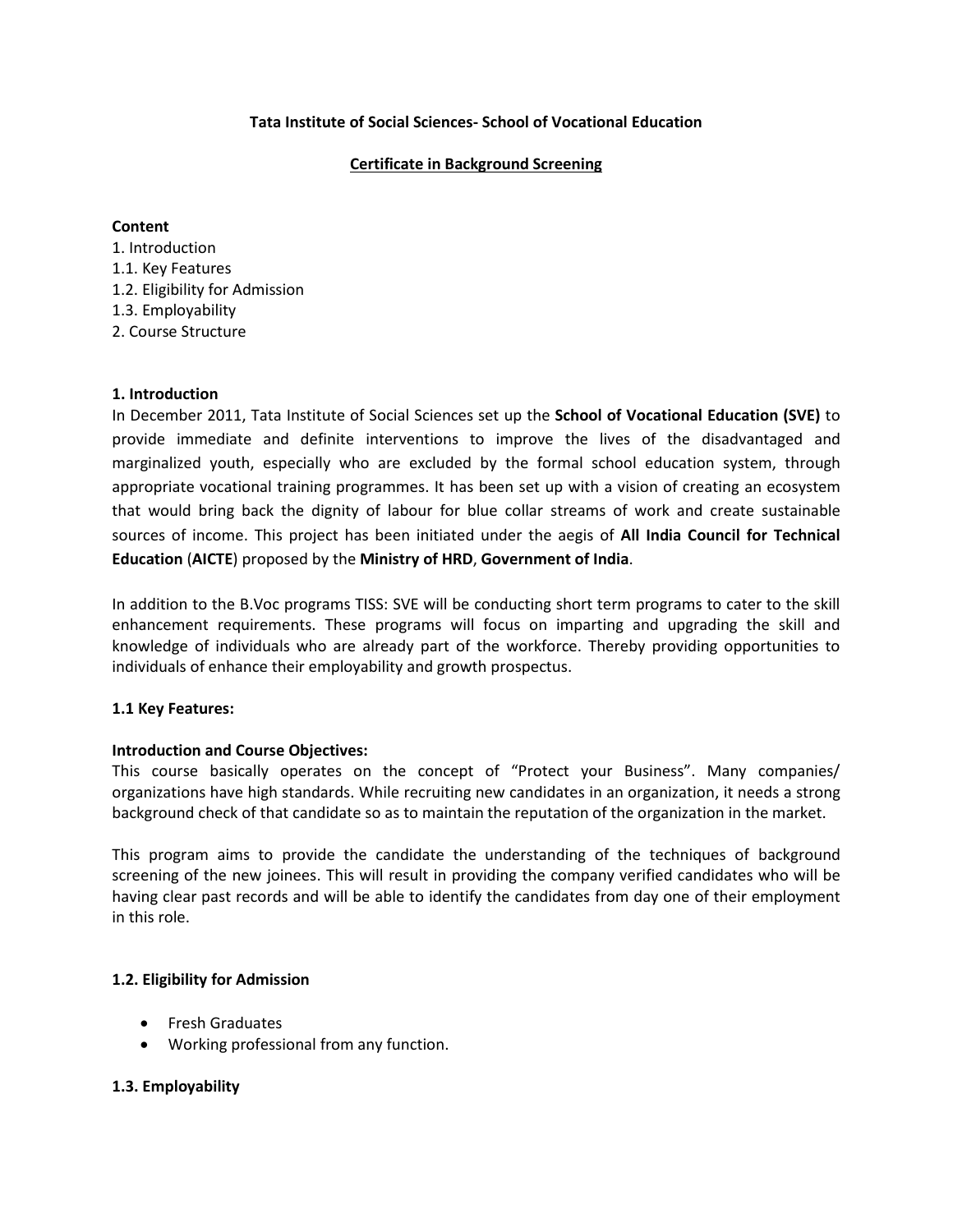This program will provide employment opportunities to candidates in all big and medium firms.

### **2. Course Structure**

**Course Duration-** The course would be for a total duration of 75 hours. These could be completed in the following ways-

- a. 5 weeks evening course for working professionals ( 3 hours Mon-Friday)
- b. 1 months weekend course ( 8 Hours on Sat/Sun)

# **3. Examination and Assessment**

Students will be assessed on project work and a written examination that will be conducted at the end of the course.

# **Syllabus for Certificate in Background Screening**

### **Introduction:**

Background checks and Background investigation is one of the important processes of looking up and compiling all the possible records of the candidates who are joining the organizations. Background checks are requested by employer on the candidates. This consists of all the information regarding criminal records, commercial and financial records of an individual.

### **Main Concepts:**

- 1) Why it is important to have background check?
- 2) Methods and process of conducting background checks
- 3) Types of checks

### **Learning Objectives:**

- This course will broadly gives an idea about,
	- i. Importance of background checks
	- ii. Various types of checks

### **Course Content:**

- Need of background screening
- Process of background screening
- Types of checks (residential address/ educational background/ criminal records)
- Generating reports for the employers

### **Method of Teaching:**

Classroom sessions and Practical.